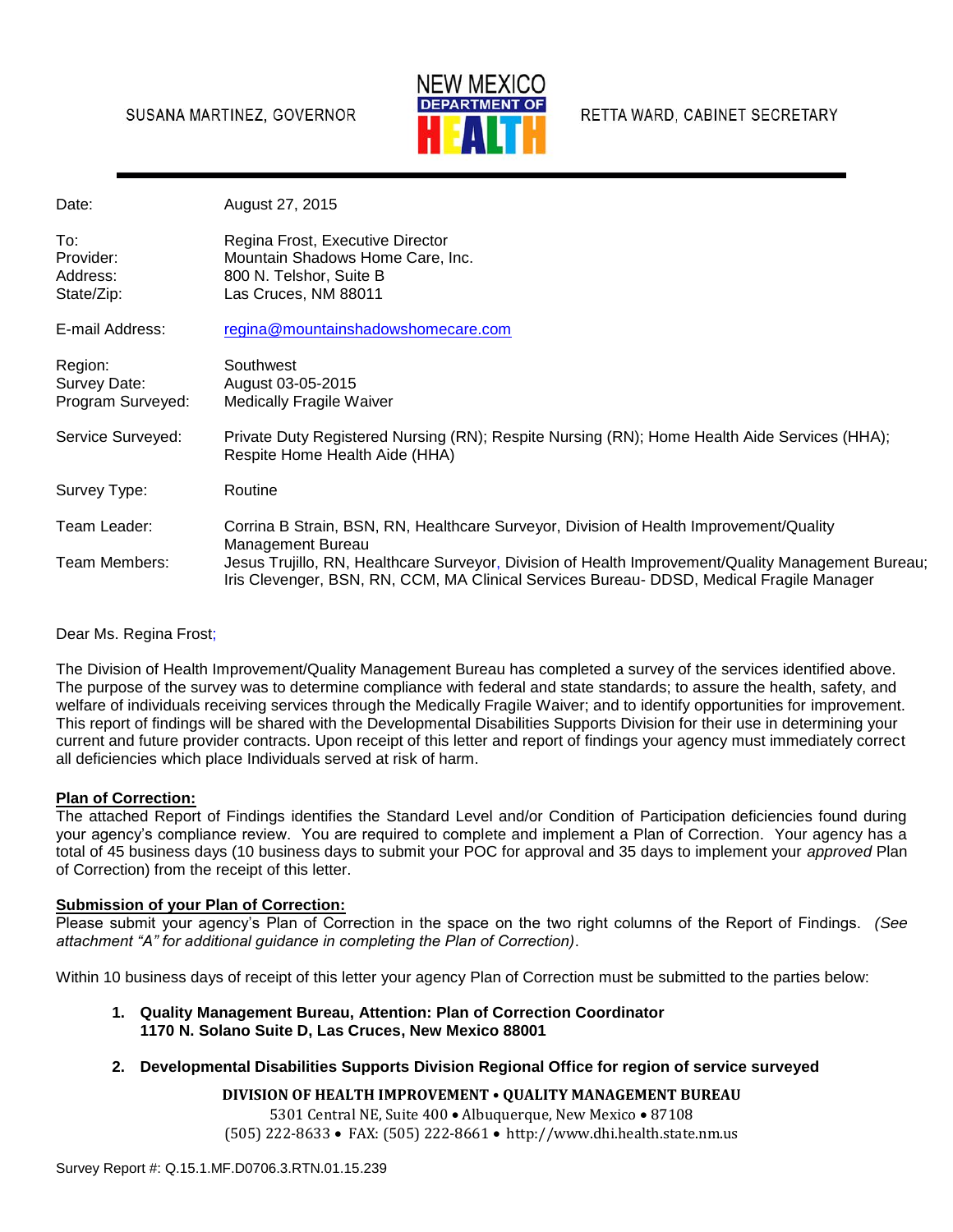Upon notification from QMB that your *Plan of Correction has been approved*, you must implement all remedies and corrective actions to come into compliance. If your Plan of Correction is denied, you must resubmit a revised plan as soon as possible for approval, as your POC approval and all remedies must be completed within 45 business days of the receipt of this letter.

Failure to submit your POC within the allotted 10 business days or complete and implement your Plan of Correction within the total 45 business days allowed may result in the imposition of a \$200 per day Civil Monetary Penalty until it is received, completed and/or implemented.

#### **Request for Informal Reconsideration of Findings (IRF):**

If you disagree with a finding of deficient practice, you have 10 business days upon receipt of this notice to request an IRF. Submit your request for an IRF in writing to:

> QMB Deputy Bureau Chief 5301 Central Ave NE Suite #400 Albuquerque, NM 87108 Attention: IRF request

See Attachment "C" for additional guidance in completing the request for Informal Reconsideration of Findings. The request for an IRF will not delay the implementation of your Plan of Correction which must be completed within 45 total business days (10 business days to submit your POC for approval and 35 days to implement your *approved* Plan of Correction). Providers may not appeal the nature or interpretation of the standard or regulation, the team composition or sampling methodology. If the IRF approves the modification or removal of a finding, you will be advised of any changes.

Please call the Plan of Correction Coordinator, Amanda Castaneda, at 575-373-5716 if you have questions about the Report of Findings or Plan of Correction. Thank you for your cooperation and for the work you perform.

Sincerely,

Corrina B. Strain, BSN RN

Corrina B Strain, BSN, RN Team Lead/Healthcare Surveyor Division of Health Improvement Quality Management Bureau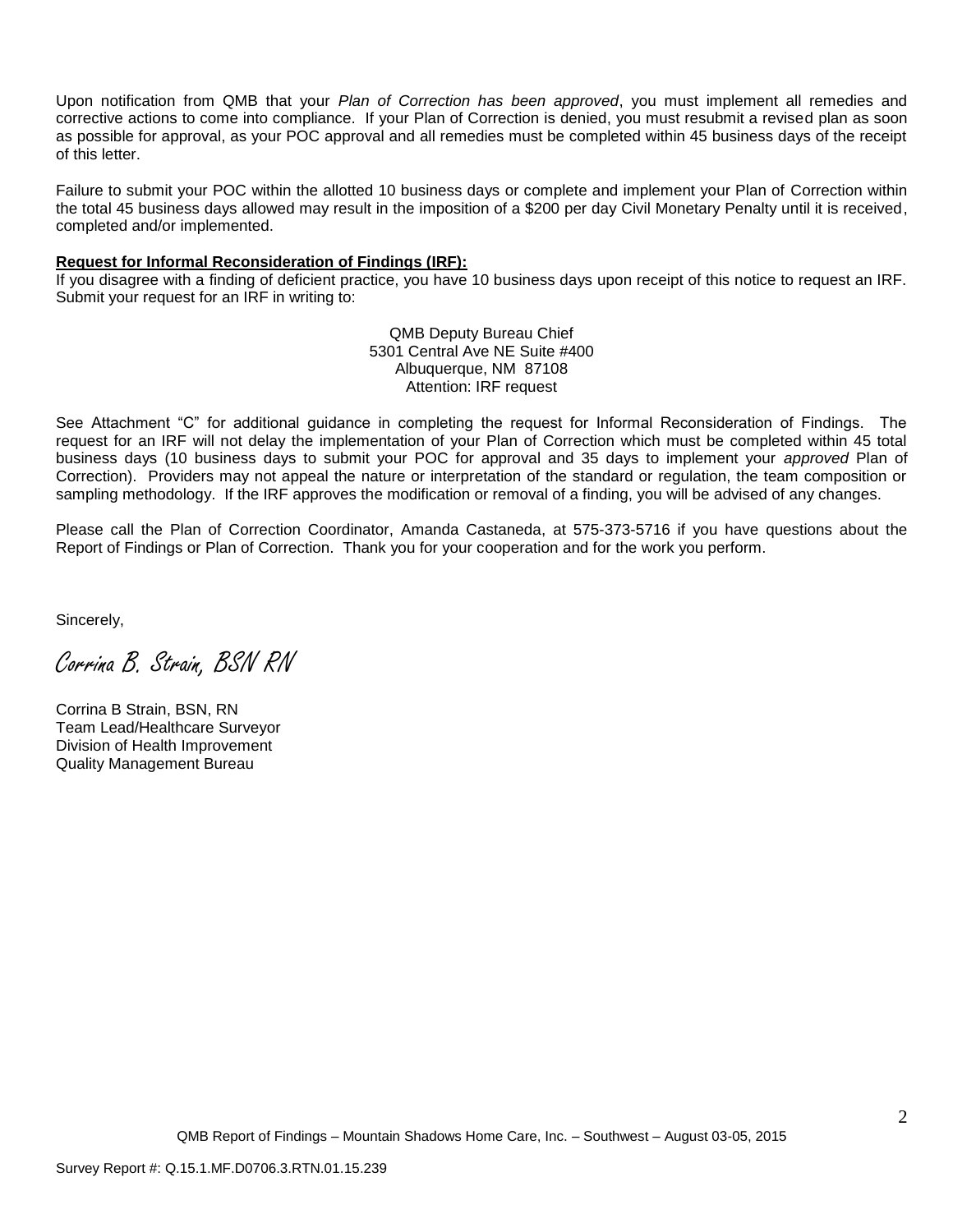| <b>Survey Process Employed:</b>         |                                                              |                                                                                                                                                                                                                                                            |
|-----------------------------------------|--------------------------------------------------------------|------------------------------------------------------------------------------------------------------------------------------------------------------------------------------------------------------------------------------------------------------------|
| <b>Entrance Conference Date:</b>        | August 03, 2015                                              |                                                                                                                                                                                                                                                            |
| Present:                                |                                                              | <b>Mountain Shadows Home Care, Inc.</b><br>Diana K. Blondell, BSN, RN, Director of Nursing, MSHC- Alamogordo                                                                                                                                               |
|                                         | <b>DOH/DHI/QMB</b><br>RN, Healthcare Surveyor                | Corrina B Strain, BSN, RN, Team Lead/Healthcare Surveyor, Jesus Trujillo,                                                                                                                                                                                  |
|                                         | <b>DDSD - Metro Office</b><br>Fragile Manager                | Iris Clevenger, BSN, RN, CCM, MA Clinical Services Bureau- DDSD, Medical                                                                                                                                                                                   |
| <b>Exit Conference Date:</b>            | August 05, 2015                                              |                                                                                                                                                                                                                                                            |
| Present:                                |                                                              | <b>Mountain Shadows Home Care, Inc.</b><br>Regina Frost, Executive Director, Rayechel Treece, RN, Director of Nursing,<br>MSHC-Las Cruces, Amelia Hestor, Branch Manager- Alamogordo, Diana K.<br>Blondell, BSN, RN, Director of Nursing, MSHC- Alamogordo |
|                                         | DOH/DHI/QMB<br><b>DDSD - Metro Office</b><br>Fragile Manager | Corrina B Strain, BSN, RN, Team Lead/Healthcare Surveyor<br>Jesus Trujillo, RN, Healthcare Surveyor<br>Iris Clevenger, BSN, RN, CCM, MA Clinical Services Bureau- DDSD, Medical                                                                            |
| <b>Administrative Locations Visited</b> | Number:                                                      | 2 (263-B Robert H Bradley Dr. Alamogordo, NM 88310;<br>800 N. Telshor, Suite B, Las Cruces, NM 88011)                                                                                                                                                      |
| <b>Total Sample Size</b>                | Number:                                                      | 5                                                                                                                                                                                                                                                          |
| <b>Total Homes Visited</b>              | Number:                                                      | 5                                                                                                                                                                                                                                                          |
| Persons Served Records Reviewed         | Number:                                                      | 5                                                                                                                                                                                                                                                          |
| Persons Served Interviewed              | Number:                                                      | 5                                                                                                                                                                                                                                                          |
| <b>Personnel Records Reviewed</b>       | Number:                                                      | 10                                                                                                                                                                                                                                                         |
| Personnel Interviewed                   | Number:                                                      | 10                                                                                                                                                                                                                                                         |
| Administrative Files Reviewed:          | Medical Records                                              | <b>Billing Records/Process</b>                                                                                                                                                                                                                             |

- Medical Records
- Incident Management Records
- Personnel Files
- Training Records
- Agency Policy and Procedure
- Caregiver Criminal History Screening Records
- **•** Employee Abuse Registry Documentation
- Quality Assurance / Improvement Plan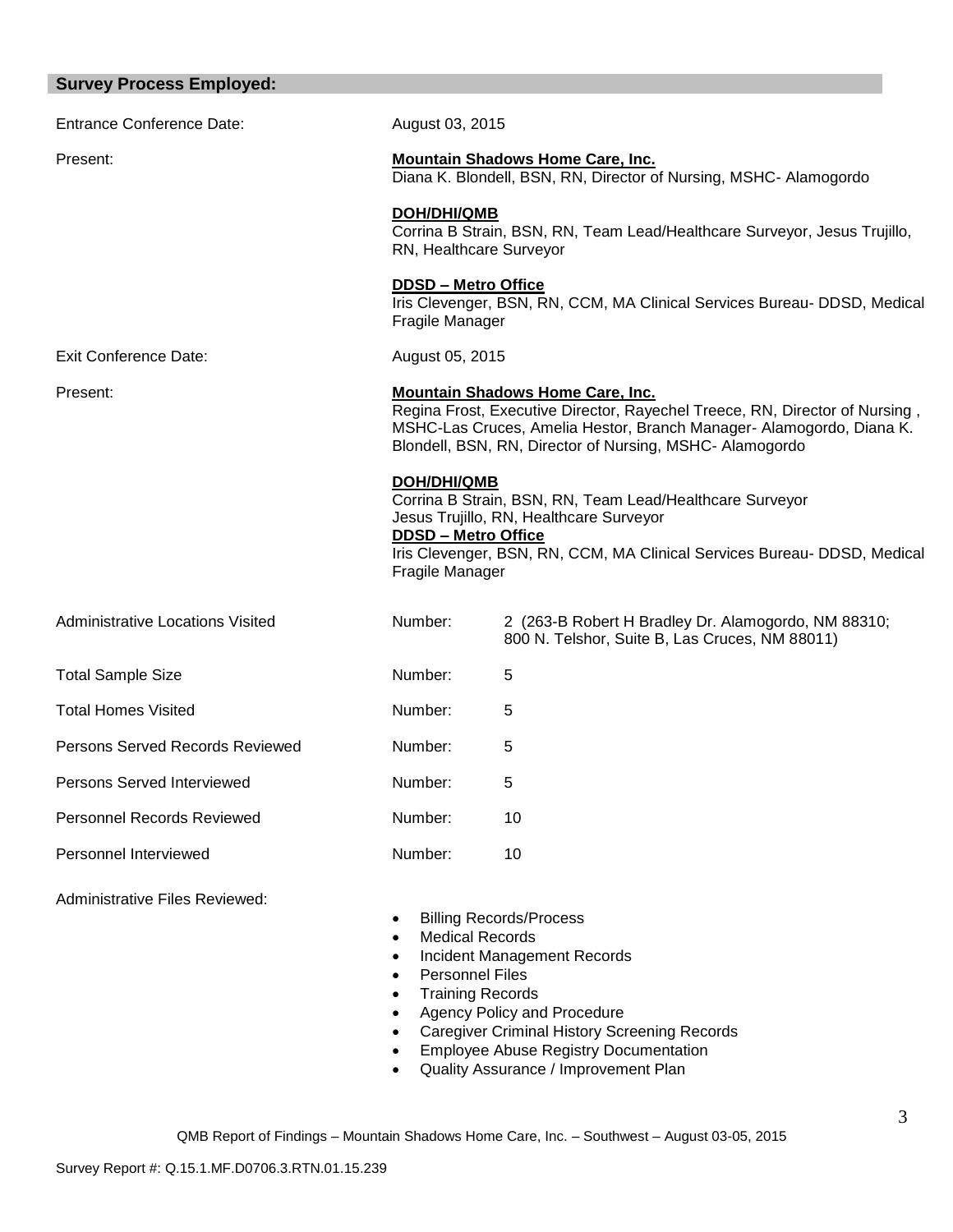CC: Department Health Improvement (DHI) - file Developmental Disabilities Support Division (DDSD) Medical Fragile Program Director Human Services Department (HSD) Office Internal Affairs (OIA)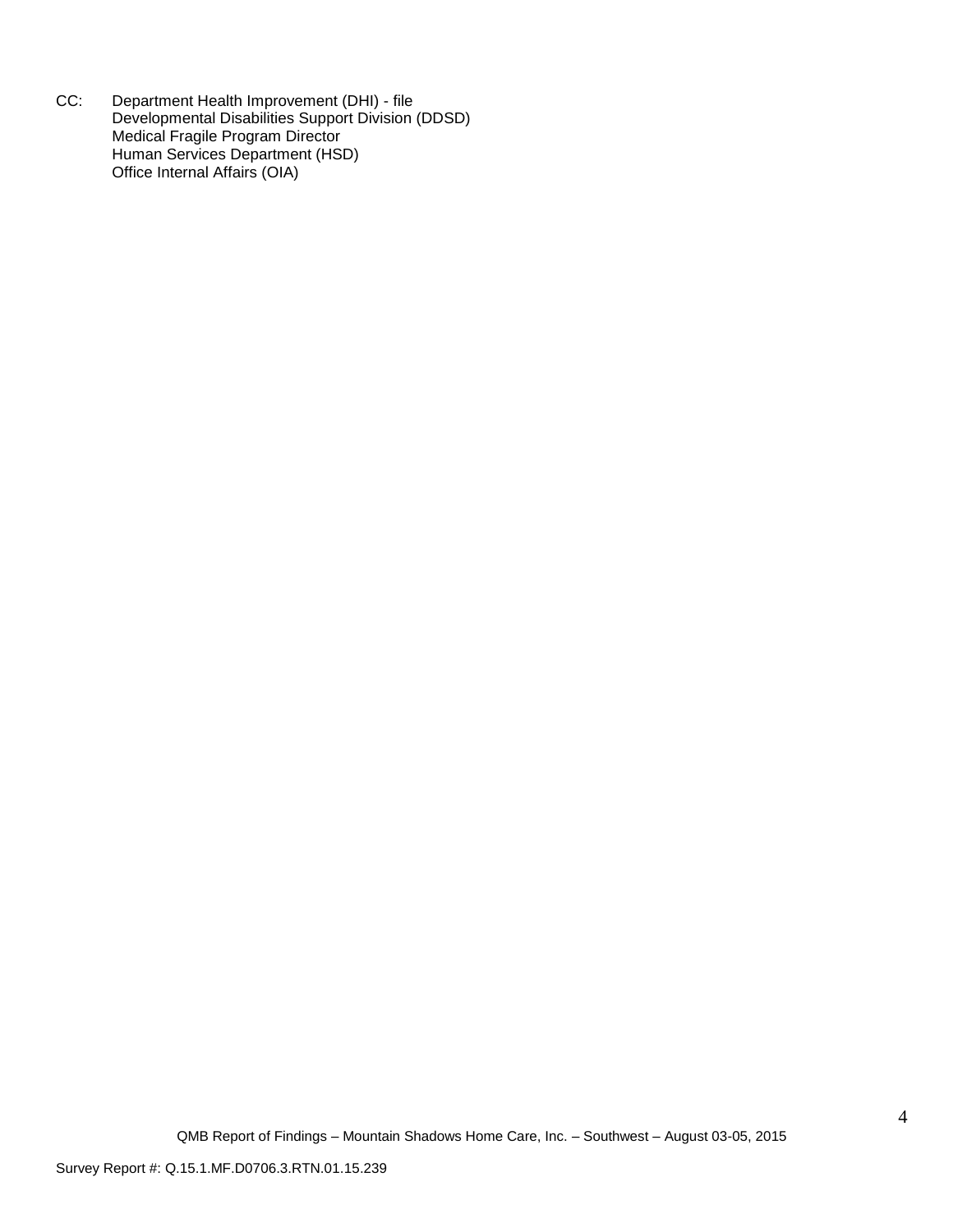#### **Attachment A**

## **Provider Instructions for Completing the QMB Plan of Correction (POC) Process**

### *Introduction:*

After a QMB Compliance Survey, your QMB Report of Findings will be sent to you via e-mail.

Each provider must develop and implement a Plan of Correction (POC) that identifies specific quality assurance and quality improvement activities the agency will implement to correct deficiencies and prevent continued deficiencies and non-compliance.

Agencies must submit their Plan of Correction within ten (10) business days from the date you receive the QMB Report of Findings. (Providers who do not submit a POC within 10 business days may be referred to the Internal Review Committee [IRC] for possible actions or sanctions).

Agencies must fully implement their approved Plan of Correction within 45 business days (10 business days to submit your POC for approval and 35 days to implement your approved Plan of Correction) from the date they receive the QMB Report of Findings (Providers who fail to complete a POC within the 45 business days allowed will be referred to the IRC for possible actions or sanctions.)

If you have questions about the Plan of Correction process, call the Plan of Correction Coordinator at 575-373- 5716 or email at AmandaE.Castaneda@state.nm.us. Requests for technical assistance must be requested through your Regional DDSD Office.

The POC process cannot resolve disputes regarding findings. If you wish to dispute a finding on the official Report of Findings, you must file an Informal Reconsideration of Findings (IRF) request within ten (10) business days of receiving your report. Please note that you must still submit a POC for findings that are in question (see Attachment "C").

### *Instructions for Completing Agency POC:*

### *Required Content*

Your Plan of Correction should provide a step-by-step description of the methods to correct each deficient practice to prevent recurrence and information that ensures the regulation cited is in compliance. The remedies noted in your POC are expected to be added to your Agency's required, annual Quality Assurance Plan.

If a deficiency has already been corrected, the plan should state how it was corrected, the completion date (date the correction was accomplished), and how possible recurrence of the deficiency will be prevented.

#### *The Plan of Correction must address the six required Center for Medicare and Medicaid Services (CMS) core elements to address each deficiency cited in the Report of Findings:*

- 1. How the specific and realistic corrective action will be accomplished for individuals found to have been affected by the deficient practice.
- 2. How the agency will identify other individuals who have the potential to be affected by the same deficient practice, and how the agency will act to protect individuals in similar situations.
- 3. What QA measures will be put into place or systemic changes made to ensure that the deficient practice will not recur
- 4. Indicate how the agency plans to monitor its performance to make sure that solutions are sustained. The agency must develop a QA plan for ensuring that correction is achieved and sustained. This QA plan must be implemented, and the corrective action evaluated for its effectiveness. The plan of correction is integrated into the agency quality assurance system; and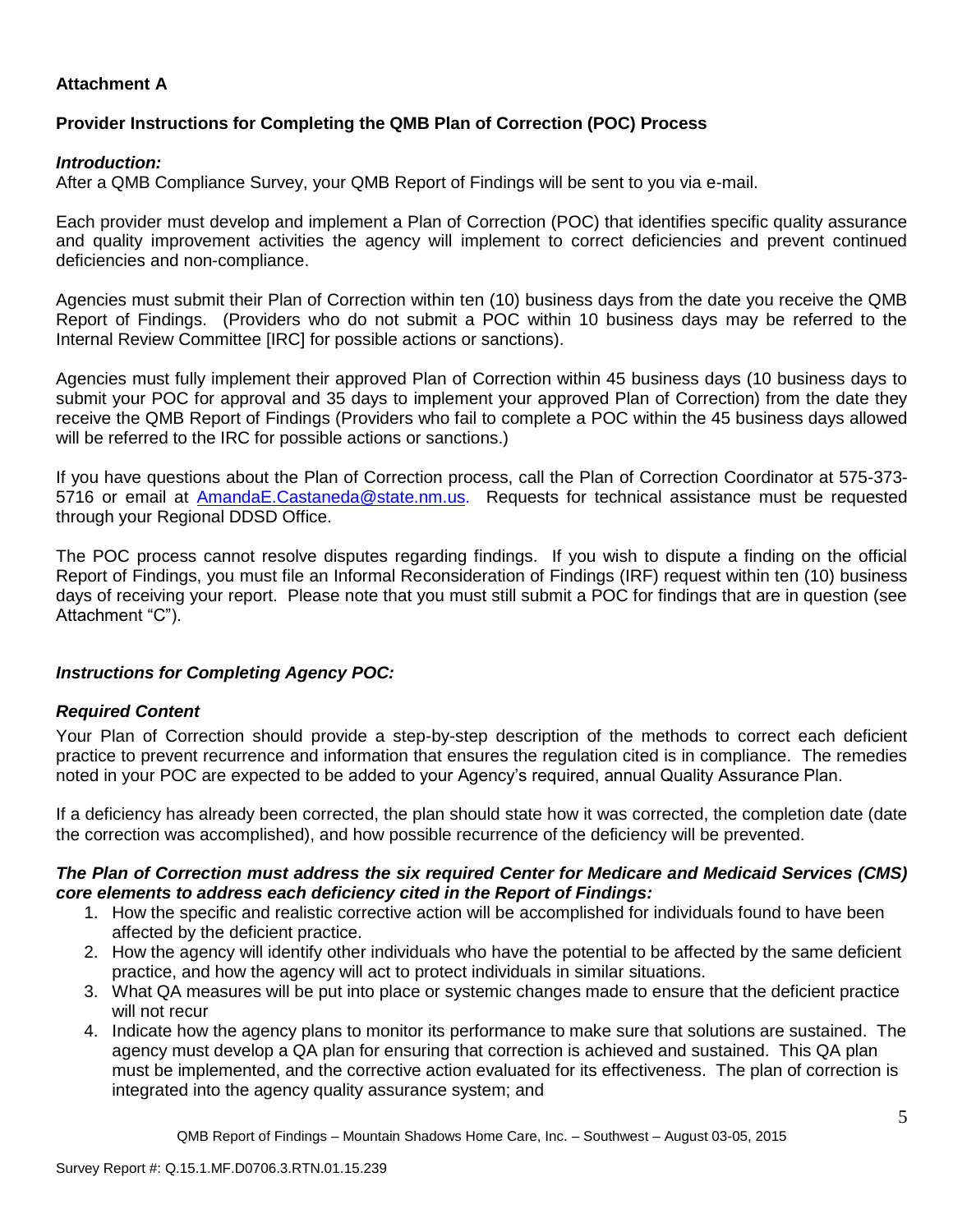- 5. Include dates when corrective action will be completed. The corrective action completion dates must be acceptable to the State.
- 6. The POC must be signed and dated by the agency director or other authorized official.

*The following details should be considered when developing your Plan of Correction:*

- Details about how and when Consumer, Personnel and Residential files are audited by Agency personnel to ensure they contain required documents;
- Information about how Medication Administration Records are reviewed to verify they contain all required information before they are distributed, as they are being used, and after they are completed;
- Your processes for ensuring that all staff are trained in Core Competencies, Abuse, Neglect and Exploitation Reporting, and Individual-Specific service requirements, etc;
- How accuracy in Billing/Reimbursement documentation is assured;
- How health, safety is assured;
- For Case Management Providers, how Individual Specific Plans are reviewed to verify they meet requirements, how the timeliness of LOC packet submissions and consumer visits are tracked;
- Your process for gathering, analyzing and responding to Quality data indicators; and,
- Details about Quality Targets in various areas, current status, analyses about why targets were not met, and remedies implemented.

*Note:* **Instruction or in-service of staff alone may not be a sufficient plan of correction.** This is a good first step toward correction, but additional steps should be taken to ensure the deficiency is corrected and will not recur.

# *Completion Dates*

- The plan of correction must include a **completion date** (entered in the far right-hand column) for each finding. Be sure the date is **realistic** in the amount of time your Agency will need to correct the deficiency; not to exceed 45 total business days.
- Direct care issues should be corrected immediately and monitored appropriately.
- Some deficiencies may require a staged plan to accomplish total correction.
- Deficiencies requiring replacement of equipment, etc., may require more time to accomplish correction but should show reasonable time frames.

# *Initial Submission of the Plan of Correction Requirements*

- 1. The Plan of Correction must be completed on the official QMB Survey Report of Findings/Plan of Correction Form and received by QMB within ten (10) business days from the date you received the report of findings.
- 2. For questions about the POC process, call the POC Coordinator, Amanda E Castaneda at 575-373-5716 for assistance.
- 3. For Technical Assistance (TA) in developing or implementing your POC, contact your Regional DDSD Office.
- 4. Submit your POC to Amanda E. Castaneda, POC Coordinator in any of the following ways:
	- a. Electronically at AmandaE.Castaneda@state.nm.us*(preferred method)*
	- b. Fax to 575-528-5019, or
	- c. Mail to POC Coordinator, 1170 N. Solano Suite D, Las Cruces , NM 88001
- 5. Do not submit supporting documentation (evidence of compliance) to QMB until after your POC has been approved by the QMB.
- 6. QMB will notify you when your POC has been "approved" or "denied."
	- a. During this time, whether your POC is "approved," or "denied," you will have a maximum of 45 business days from the date of receipt of your Report of Findings to correct all survey deficiencies.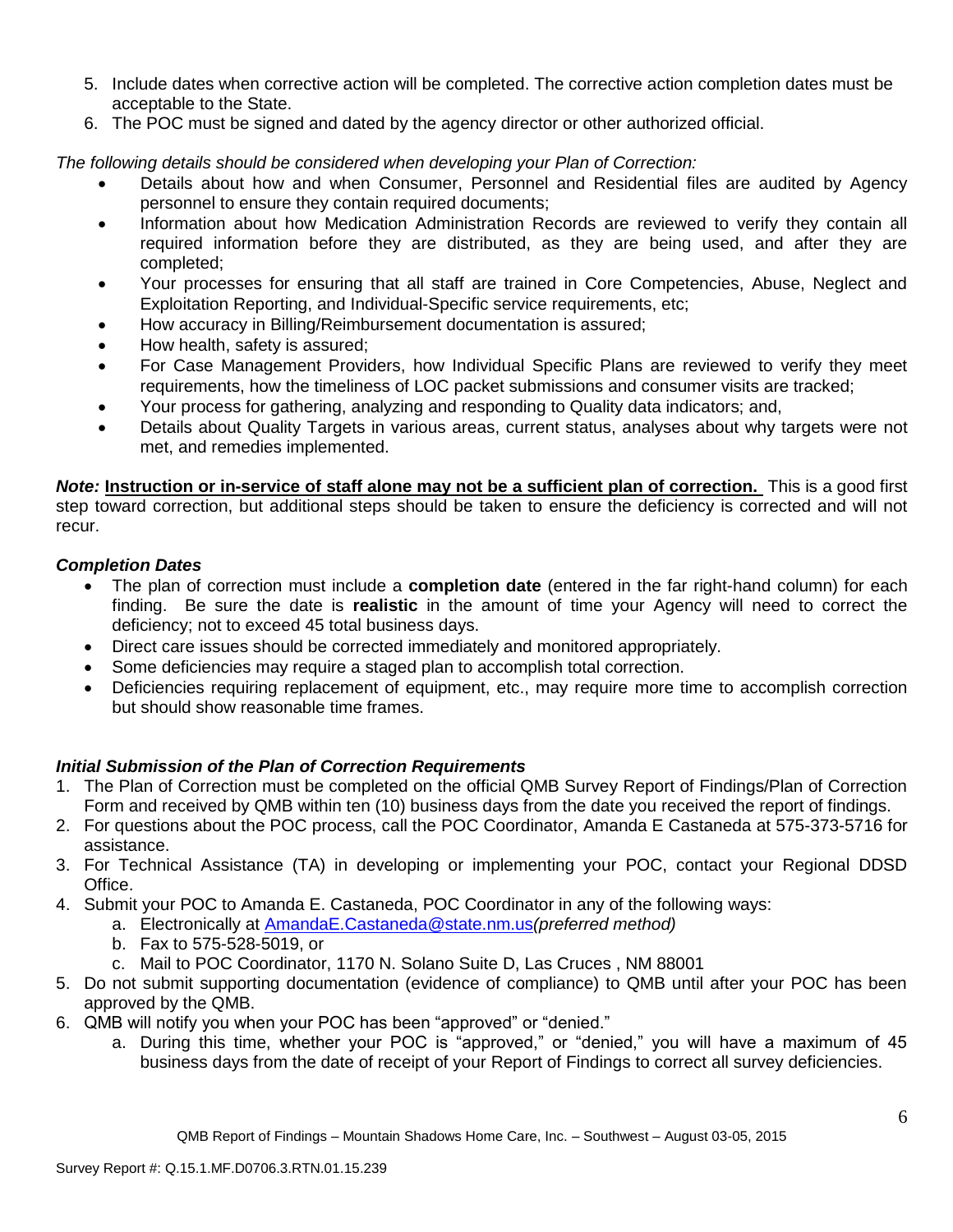- b. If your POC is denied, it must be revised and resubmitted as soon as possible, as the 45 business day limit is in effect.
- c. If your POC is denied a second time your agency may be referred to the Internal Review Committee.
- d. You will receive written confirmation when your POC has been approved by QMB and a final deadline for completion of your POC.
- e. Please note that all POC correspondence will be sent electronically unless otherwise requested.
- 7. Failure to submit your POC within 10 business days without prior approval of an extension by QMB will result in a referral to the Internal Review Committee and the possible implementation of monetary penalties and/or sanctions.

### *POC Document Submission Requirements*

Once your POC has been approved by the QMB Plan of Correction Coordinator you must submit copies of documents as evidence that all deficiencies have been corrected, as follows.

- 1. Your internal documents are due within a *maximum* of 45 business days of receipt of your Report of Findings.
- 2. It is preferred that you submit your documents via USPS or other carrier (scanned and saved to CD/DVD disc, flash drive, etc.). If the documents do not contain protected Health information (PHI) the preferred method is that you submit your documents electronically (scanned and attached to e-mails).
- 3. All submitted documents *must be annotated*; please be sure the tag numbers and Identification numbers are indicated on each document submitted. Documents which are not annotated with the Tag number and Identification number may not be accepted.
- 4. Do not submit original documents; Please provide copies or scanned electronic files for evidence. Originals must be maintained in the agency file(s) per DDSD Standards.
- 5. In lieu of some documents, you may submit copies of file or home audit forms that clearly indicate cited deficiencies have been corrected, other attestations of correction must be approved by the Plan of Correction Coordinator prior to their submission.
- 6. When billing deficiencies are cited, you must provide documentation to justify billing and/or void and adjust forms submitted to Xerox State Healthcare, LLC. for the deficiencies cited in the Report of Findings. In addition to this, we ask that you submit:
	- a. Evidence of an internal audit of billing/reimbursement conducted for a sample of individuals and timeframes of your choosing to verify POC implementation;
	- b. Copies of "void and adjust" forms submitted to Xerox State Healthcare, LLC. to correct all unjustified units identified and submitted for payment during your internal audit.

Revisions, Modifications or Extensions to your Plan of Correction (post QMB approval) must be made in writing and submitted to the Plan of Correction Coordinator, prior to the due date and are approved on a case-by-case basis. No changes may be made to your POC or the timeframes for implementation without written approval of the POC Coordinator.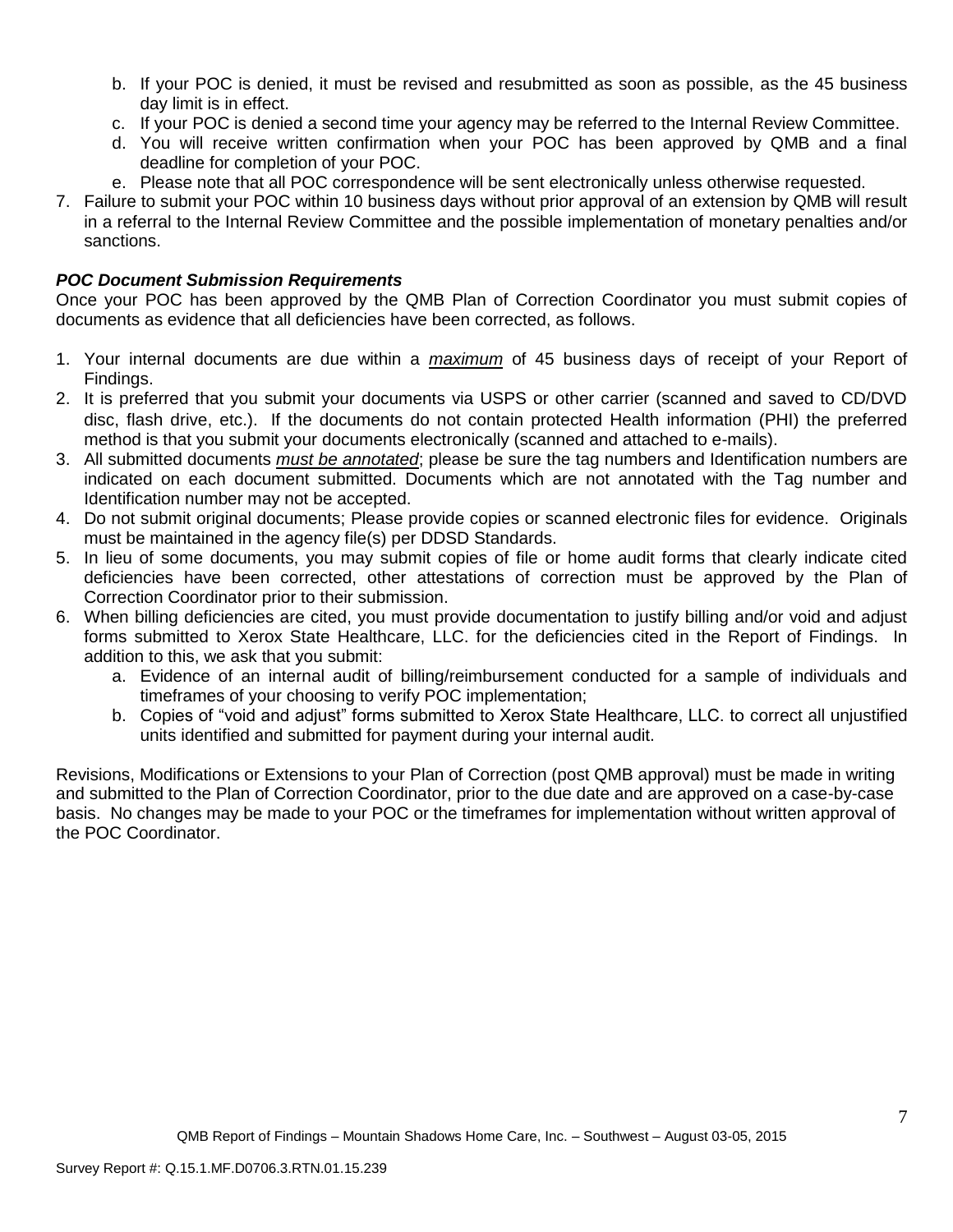## **Guidelines for the Provider Informal Reconsideration of Finding (IRF) Process**

### **Introduction:**

Throughout the QMB Survey process, surveyors are openly communicating with providers. Open communication means surveyors have clarified issues and/or requested missing information before completing the review through the use of the signed/dated "Document Request," or "Administrative Needs," etc. forms. Regardless, there may still be instances where the provider disagrees with a specific finding. Providers may use the following process to informally dispute a finding.

### **Instructions:**

- 1. The Informal Reconsideration of the Finding (IRF) request must be received in writing to the QMB Deputy Bureau Chief **within 10 business days** of receipt of the final Report of Findings.
- 2. The written request for an IRF *must* be completed on the QMB Request for Informal Reconsideration of Finding form available on the QMB website: <http://dhi.health.state.nm.us/qmb>
- 3. The written request for an IRF must specify in detail the request for reconsideration and why the finding is inaccurate.
- 4. The IRF request must include all supporting documentation or evidence.
- 5. If you have questions about the IRF process, email the IRF Chairperson, Crystal Lopez-Beck at [crystal.lopez-beck@state.nm.us](mailto:crystal.lopez-beck@state.nm.us) for assistance.

### **The following limitations apply to the IRF process:**

- The written request for an IRF and all supporting evidence must be received within 10 business days.
- Findings based on evidence requested during the survey and not provided may not be subject to reconsideration.
- The supporting documentation must be new evidence not previously reviewed or requested by the survey team.
- Providers must continue to complete their Plan of Correction during the IRF process
- Providers may not request an IRF to challenge the sampling methodology.
- Providers may not request an IRF based on disagreement with the nature of the standard or regulation.
- Providers may not request an IRF to challenge the team composition.
- Providers may not request an IRF to challenge the DHI/QMB determination of compliance or the length of their DDSD provider contract.

A Provider forfeits the right to an IRF if the request is not received within 10 business days of receiving the report and/or does not include all supporting documentation or evidence to show compliance with the standards and regulations.

The IRF Committee will review the request, the Provider will be notified in writing of the ruling; no face-to-face meeting will be conducted.

When a Provider requests that a finding be reconsidered, it does not stop or delay the Plan of Correction process. **Providers must continue to complete the Plan of Correction, including the finding in dispute regardless of the IRF status.** If a finding is removed or modified, it will be noted and removed or modified from the Report of Findings. It should be noted that in some cases a Plan of Correction may be completed prior to the IRF process being completed. The provider will be notified in writing on the decisions of the IRF committee.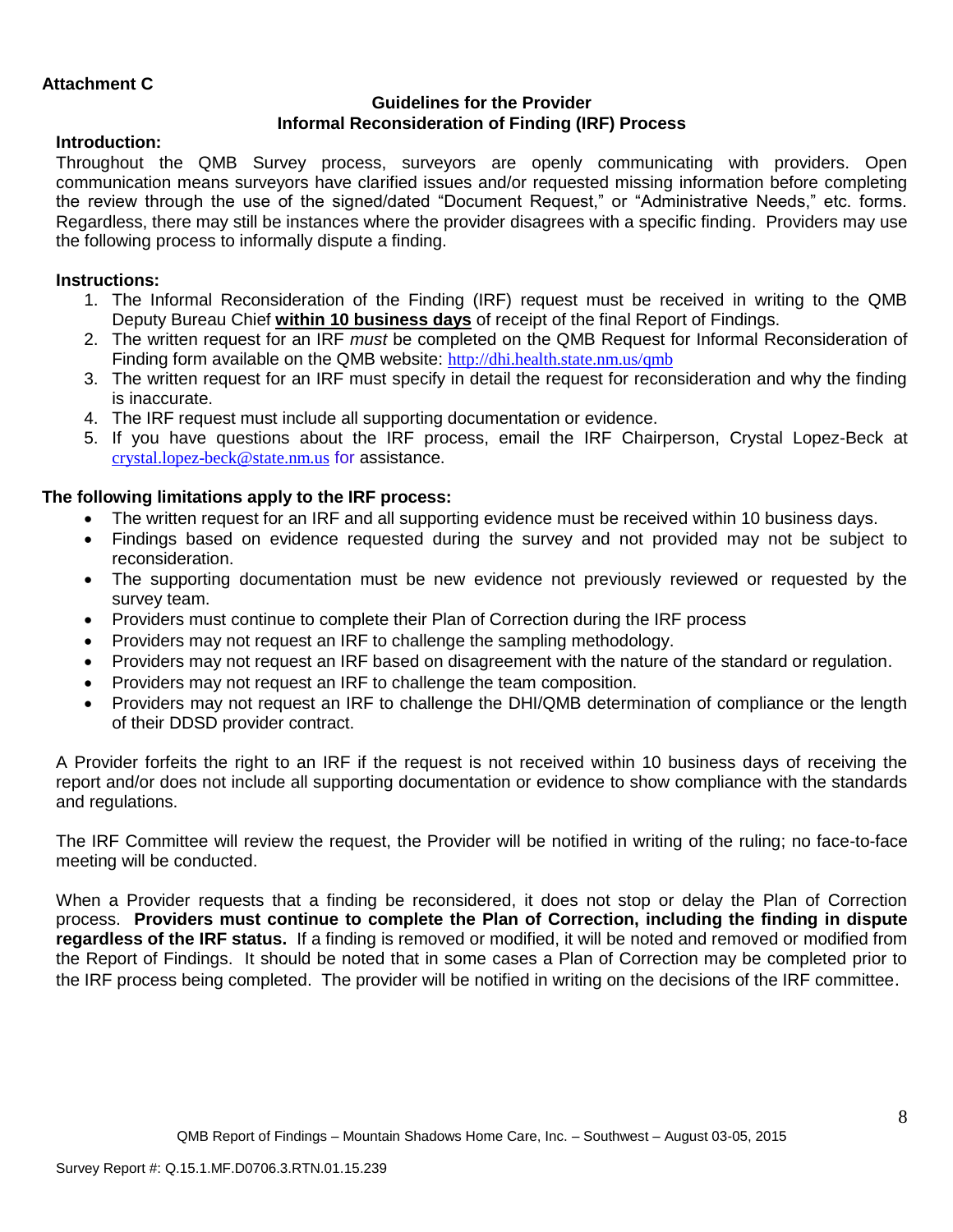Agency: **Mountain Shadows Home Care, Inc. -** Southwest Region Program: Medically Fragile Waiver **Medically Fragile Waiver** Service: Private Duty Registered Nursing (RN); Respite Nursing (RN); Home Health Aide Services (HHA); Respite Home Health Aide (HHA) Monitoring Type: Routine Survey **Survey Dates: August 3-5, 2015**

| <b>Statutes</b>                                                                                                                                                                                                                                                                                                                                                                                                                                                                                                                                                                                                                                                                                                                                                                                                                                                                                                                                                                                                                                                                                                                                                                                         | <b>Deficiency</b>                                                                                                                                                                                                         | <b>Agency Plan of Correction, On-</b><br>going QA/QI and Responsible Party | <b>Date Due</b> |
|---------------------------------------------------------------------------------------------------------------------------------------------------------------------------------------------------------------------------------------------------------------------------------------------------------------------------------------------------------------------------------------------------------------------------------------------------------------------------------------------------------------------------------------------------------------------------------------------------------------------------------------------------------------------------------------------------------------------------------------------------------------------------------------------------------------------------------------------------------------------------------------------------------------------------------------------------------------------------------------------------------------------------------------------------------------------------------------------------------------------------------------------------------------------------------------------------------|---------------------------------------------------------------------------------------------------------------------------------------------------------------------------------------------------------------------------|----------------------------------------------------------------------------|-----------------|
| TAG # MF25 Private Duty Nursing -<br><b>Reimbursement</b>                                                                                                                                                                                                                                                                                                                                                                                                                                                                                                                                                                                                                                                                                                                                                                                                                                                                                                                                                                                                                                                                                                                                               |                                                                                                                                                                                                                           |                                                                            |                 |
| <b>REIMBURSEMENT</b><br>Each provider of a service is responsible for<br>providing clinical documentation that identifies<br>the DSP's role in all components of the provision<br>of home care: including assessment information,<br>care planning, intervention, communications and<br>care coordination and evaluation. There must be<br>justification in each participant's medical record<br>supporting medical necessity for the care and for<br>the approved LOC that will also include<br>frequency and duration of care. Services must<br>be reflected in the ISP that is coordinated with<br>the participant/participant's representative, other<br>caregivers as applicable, and authorized by the<br>approved budget. All services provided, claimed<br>and billed must have documented justification<br>supporting medical necessity and be covered by<br>the MFW.<br>A. Payment for PDN services through the<br>Medicaid waiver is considered payment<br>in full.<br>B. PDN services must abide by all Federal,<br>State and HSD and DOH policies and<br>procedures regarding billable and non-<br>billable items.<br>Billed services must not exceed the<br>capped dollar amount for LOC. | Billing for Private Duty Nursing Services was<br>reviewed for the months of April, May and June<br>2015. Progress notes and other documentation<br>reviewed were sufficient to justify billing for 1 of<br>1 Individuals. | No Plan of Correction Required.                                            |                 |

QMB Report of Findings – Mountain Shadows Home Care, Inc. – Southwest – August 03-05, 2015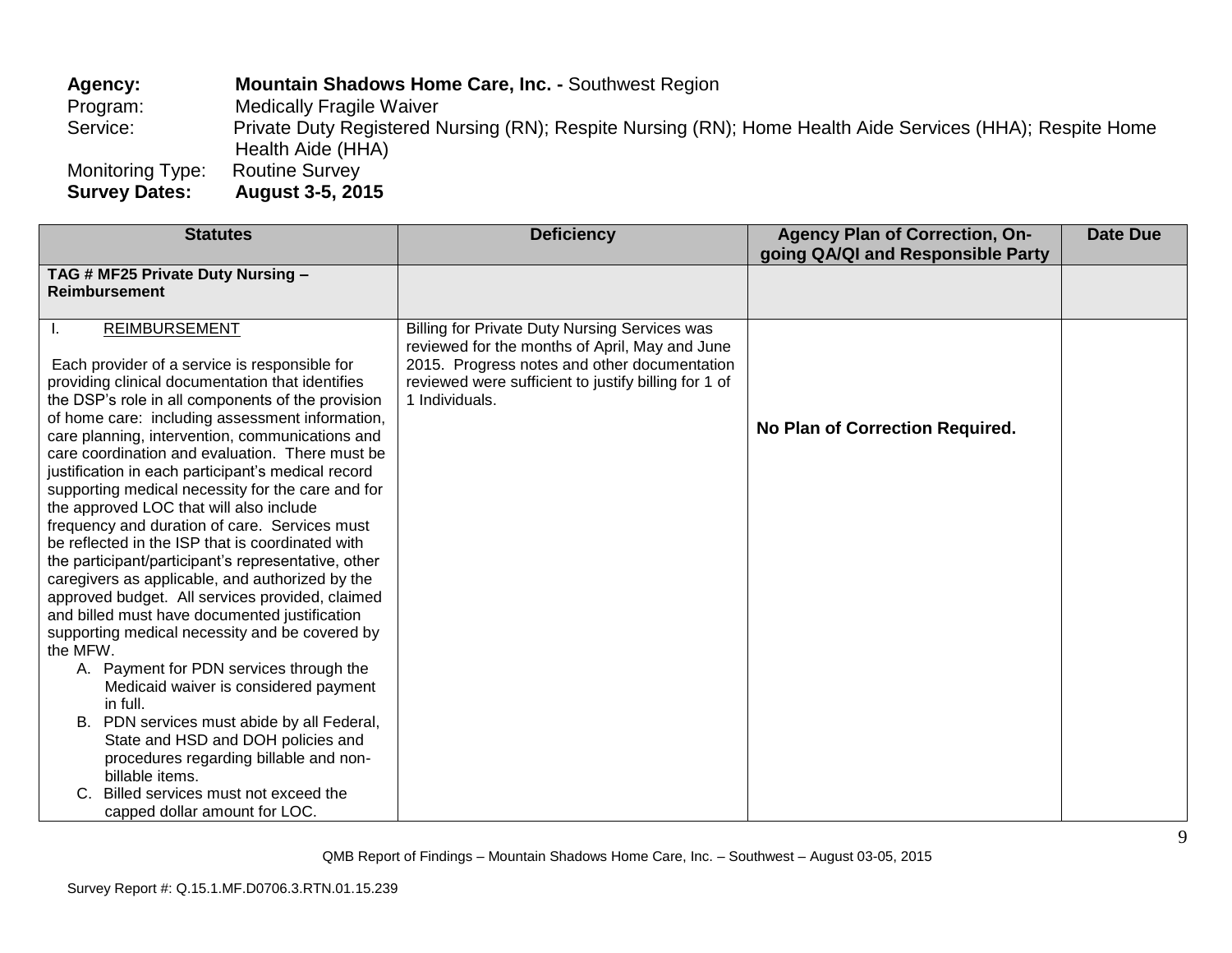|    | D. PDN services are a Medicaid benefit for   |  |  |
|----|----------------------------------------------|--|--|
|    | children birth to 21 years, through the      |  |  |
|    | children's EPSDT program.                    |  |  |
|    | E. The Medicaid benefit is the payer of last |  |  |
|    | resort. Payment for the PDN services         |  |  |
|    | should not be requested until all other      |  |  |
|    | third-party and community resources          |  |  |
|    | have been explored and/or exhausted.         |  |  |
|    | F. PDN services are a MFW benefit for the    |  |  |
|    | 21 year and older enrolled participant.      |  |  |
|    | The MFW benefit is the payer of last         |  |  |
|    | resort. Payment for waiver services          |  |  |
|    | should not be requested or authorized        |  |  |
|    | until all other third-party and community    |  |  |
|    | resources have been explored and/or          |  |  |
|    | exhausted.                                   |  |  |
|    | G. Reimbursement for PDN services will be    |  |  |
|    | based on the current rate allowed for        |  |  |
|    | services.                                    |  |  |
|    | H. The HH Agency must follow all current     |  |  |
|    | billing requirements by the HSD and          |  |  |
|    | DOH for PDN services.                        |  |  |
| L. | Service providers have the responsibility    |  |  |
|    | to review and assure that the information    |  |  |
|    | on the MAD 046 form for their services is    |  |  |
|    | current. If providers identify an error,     |  |  |
|    | they will contact the CM or a supervisor     |  |  |
|    | of the case.                                 |  |  |
|    | The private duty nurse may ride in           |  |  |
|    | the vehicle with the participant for         |  |  |
|    | the purpose of oversight, support or         |  |  |
|    | monitoring during transportation.            |  |  |
|    | The private duty nurse may not               |  |  |
|    | operate the vehicle for the purpose          |  |  |
|    | of transporting the participant.             |  |  |
| J. | The MFW Program does not consider            |  |  |
|    | the following to be professional PDN         |  |  |
|    | duties and will not authorize payment for:   |  |  |
|    | Performing errands for the<br>1.             |  |  |
|    | participant/participant representative       |  |  |
|    | or family that is not program specific.      |  |  |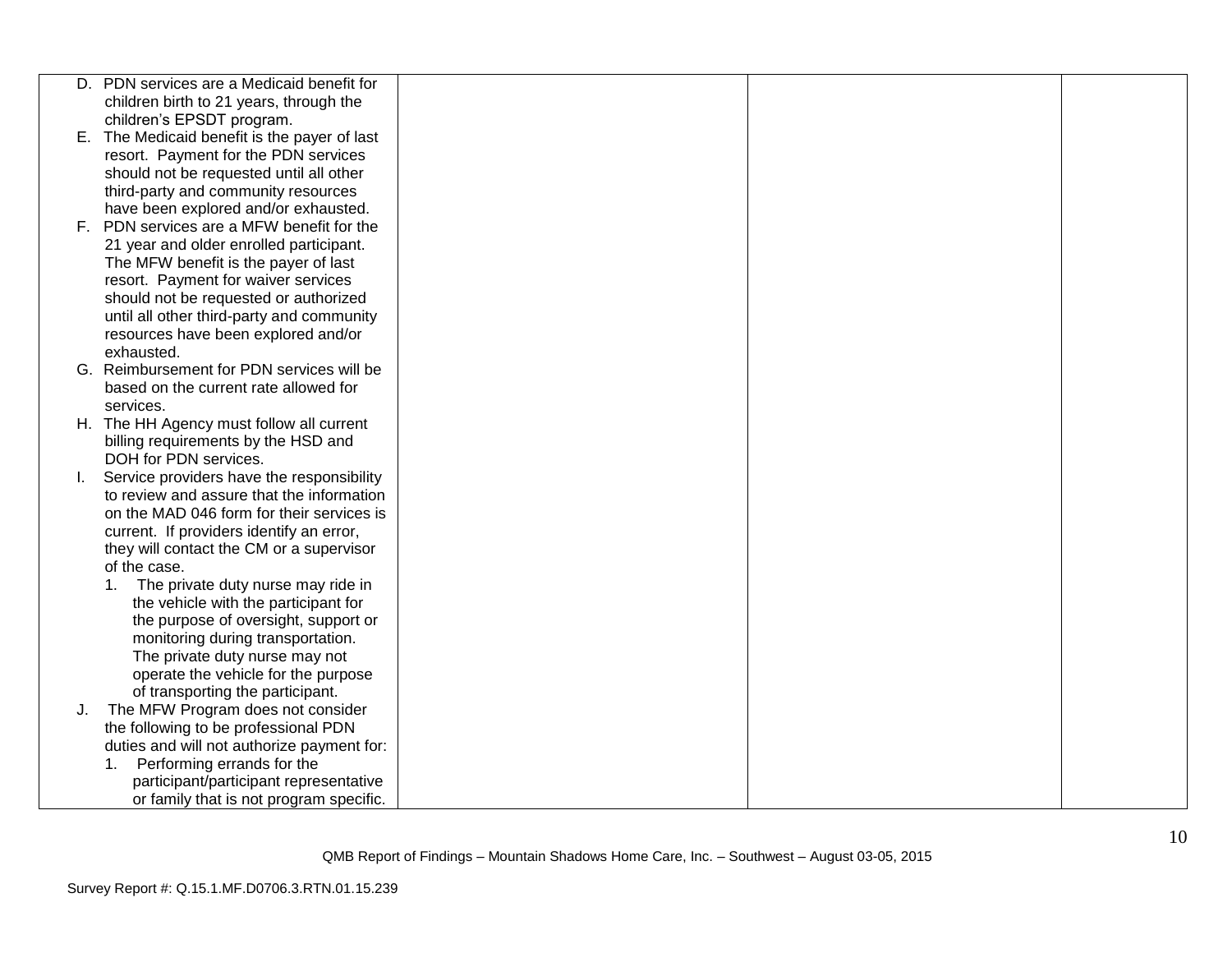| 2. "Friendly visiting," meaning visiting |  |  |
|------------------------------------------|--|--|
| with the participant outside of PDN      |  |  |
| work scheduled.                          |  |  |
| 3. Financial brokerage services,         |  |  |
| handling of participant finances or      |  |  |
| preparation of legal documents.          |  |  |
| 4. Time spent on paperwork or travel     |  |  |
| that is administrative for the provider. |  |  |
| 5. Transportation of participants.       |  |  |
| 6. Pick up and/or delivery of            |  |  |
| commodities.                             |  |  |
| 7. Other non-Medicaid reimbursable       |  |  |
| activities.                              |  |  |
|                                          |  |  |
|                                          |  |  |
|                                          |  |  |
|                                          |  |  |
|                                          |  |  |
|                                          |  |  |
|                                          |  |  |
|                                          |  |  |
|                                          |  |  |
|                                          |  |  |
|                                          |  |  |
|                                          |  |  |
|                                          |  |  |
|                                          |  |  |
|                                          |  |  |
|                                          |  |  |
|                                          |  |  |
|                                          |  |  |
|                                          |  |  |
|                                          |  |  |
|                                          |  |  |
|                                          |  |  |
|                                          |  |  |
|                                          |  |  |
|                                          |  |  |
|                                          |  |  |
|                                          |  |  |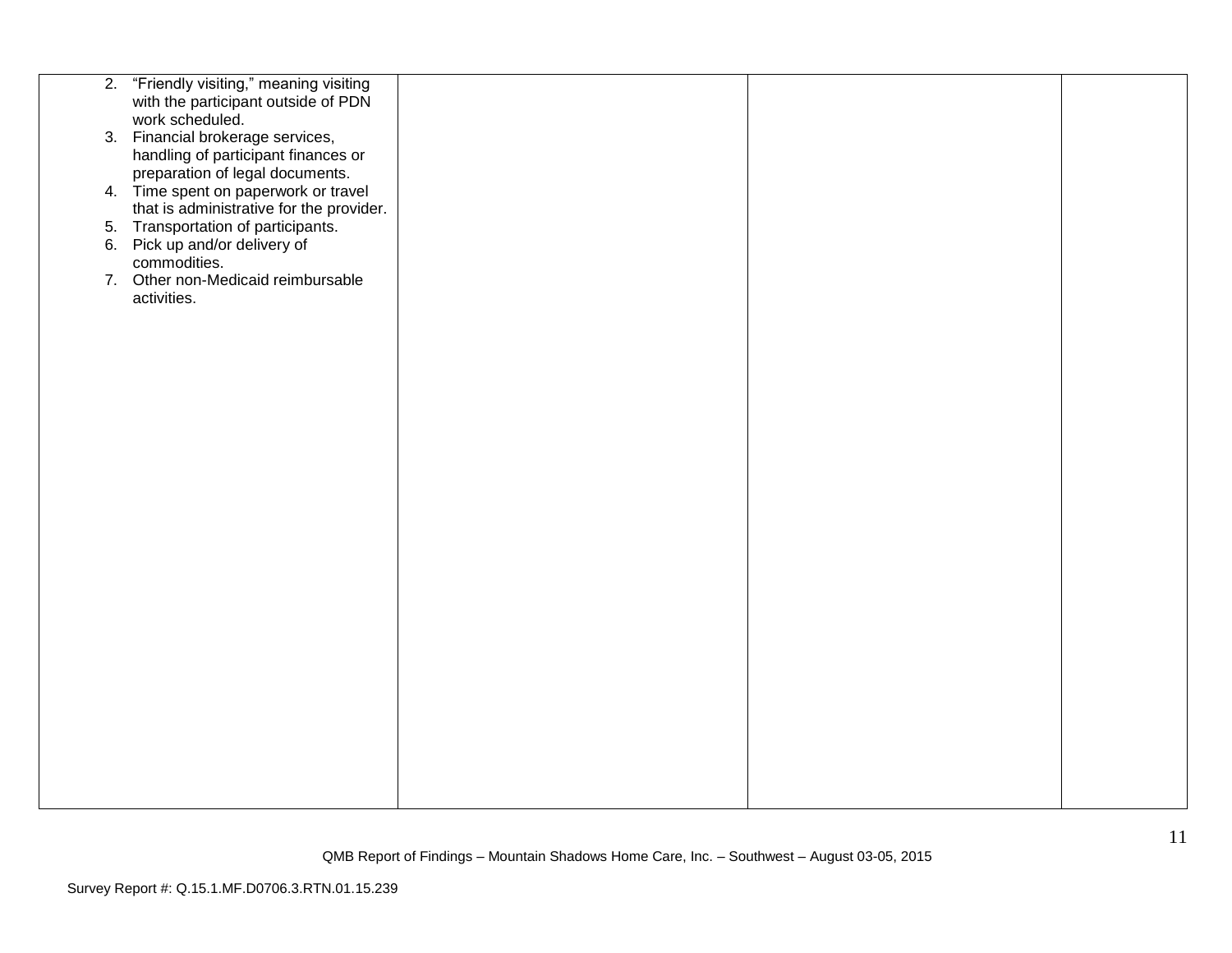|                                                                                                                                                                                                                                                                                                                                                                                                                                                                                                 | TAG # MF29 Home Health Aide -<br>Reimbursement                                                        |                                                                                                                                                                          |                                 |  |
|-------------------------------------------------------------------------------------------------------------------------------------------------------------------------------------------------------------------------------------------------------------------------------------------------------------------------------------------------------------------------------------------------------------------------------------------------------------------------------------------------|-------------------------------------------------------------------------------------------------------|--------------------------------------------------------------------------------------------------------------------------------------------------------------------------|---------------------------------|--|
| <b>IV. REIMBURSEMENT</b>                                                                                                                                                                                                                                                                                                                                                                                                                                                                        |                                                                                                       | Billing for Home Health Aide Services was                                                                                                                                |                                 |  |
| Each provider of a service is responsible for<br>providing clinical documentation that identifies<br>direct care professional (DCP) roles in all<br>components of the provision of home care,<br>including assessment information, care planning,<br>intervention, communications and care<br>coordination and evaluation. There must be<br>justification in each participant's clinical record<br>supporting medical necessity for the care and for<br>the approved LOC that will also include |                                                                                                       | reviewed for the months of April, May and June<br>2015. Progress notes and other documentation<br>reviewed were sufficient to justify billing for 1 of<br>1 Individuals. | No Plan of Correction Required. |  |
|                                                                                                                                                                                                                                                                                                                                                                                                                                                                                                 | frequency and duration of the care. All services                                                      |                                                                                                                                                                          |                                 |  |
|                                                                                                                                                                                                                                                                                                                                                                                                                                                                                                 | must be reflected in the ISP that is coordinated                                                      |                                                                                                                                                                          |                                 |  |
|                                                                                                                                                                                                                                                                                                                                                                                                                                                                                                 | with the participant/participant's representative<br>and other caregivers as applicable. All services |                                                                                                                                                                          |                                 |  |
|                                                                                                                                                                                                                                                                                                                                                                                                                                                                                                 | provided, claimed and billed must have                                                                |                                                                                                                                                                          |                                 |  |
|                                                                                                                                                                                                                                                                                                                                                                                                                                                                                                 | documented justification supporting medical                                                           |                                                                                                                                                                          |                                 |  |
|                                                                                                                                                                                                                                                                                                                                                                                                                                                                                                 | necessity and be covered by the MFW and                                                               |                                                                                                                                                                          |                                 |  |
|                                                                                                                                                                                                                                                                                                                                                                                                                                                                                                 | authorized by the approved budget.<br>A. Payment for HHA services through the                         |                                                                                                                                                                          |                                 |  |
|                                                                                                                                                                                                                                                                                                                                                                                                                                                                                                 | Medicaid Waiver is considered payment in                                                              |                                                                                                                                                                          |                                 |  |
|                                                                                                                                                                                                                                                                                                                                                                                                                                                                                                 | full.                                                                                                 |                                                                                                                                                                          |                                 |  |
|                                                                                                                                                                                                                                                                                                                                                                                                                                                                                                 | B. The HHA services must abide by all                                                                 |                                                                                                                                                                          |                                 |  |
|                                                                                                                                                                                                                                                                                                                                                                                                                                                                                                 | Federal, State, HSD and DOH policies                                                                  |                                                                                                                                                                          |                                 |  |
|                                                                                                                                                                                                                                                                                                                                                                                                                                                                                                 | and procedures regarding billable and<br>non-billable items.                                          |                                                                                                                                                                          |                                 |  |
|                                                                                                                                                                                                                                                                                                                                                                                                                                                                                                 | C. The billed services must not exceed                                                                |                                                                                                                                                                          |                                 |  |
|                                                                                                                                                                                                                                                                                                                                                                                                                                                                                                 | capped dollar amount for LOC.                                                                         |                                                                                                                                                                          |                                 |  |
|                                                                                                                                                                                                                                                                                                                                                                                                                                                                                                 | D. The HHA services are a Medicaid benefit                                                            |                                                                                                                                                                          |                                 |  |
|                                                                                                                                                                                                                                                                                                                                                                                                                                                                                                 | for children birth to 21 years though the                                                             |                                                                                                                                                                          |                                 |  |
|                                                                                                                                                                                                                                                                                                                                                                                                                                                                                                 | children's EPSDT program.                                                                             |                                                                                                                                                                          |                                 |  |
|                                                                                                                                                                                                                                                                                                                                                                                                                                                                                                 | E. The Medicaid benefit is the payer of last                                                          |                                                                                                                                                                          |                                 |  |
|                                                                                                                                                                                                                                                                                                                                                                                                                                                                                                 | resort. Payments for HHA services                                                                     |                                                                                                                                                                          |                                 |  |
|                                                                                                                                                                                                                                                                                                                                                                                                                                                                                                 | should not be requested until all other                                                               |                                                                                                                                                                          |                                 |  |
|                                                                                                                                                                                                                                                                                                                                                                                                                                                                                                 | third party and community resources have<br>been explored and/or exhausted.                           |                                                                                                                                                                          |                                 |  |
|                                                                                                                                                                                                                                                                                                                                                                                                                                                                                                 | F. Reimbursement for HHA services will be                                                             |                                                                                                                                                                          |                                 |  |
|                                                                                                                                                                                                                                                                                                                                                                                                                                                                                                 | based on the current rate allowed for the                                                             |                                                                                                                                                                          |                                 |  |
|                                                                                                                                                                                                                                                                                                                                                                                                                                                                                                 |                                                                                                       |                                                                                                                                                                          |                                 |  |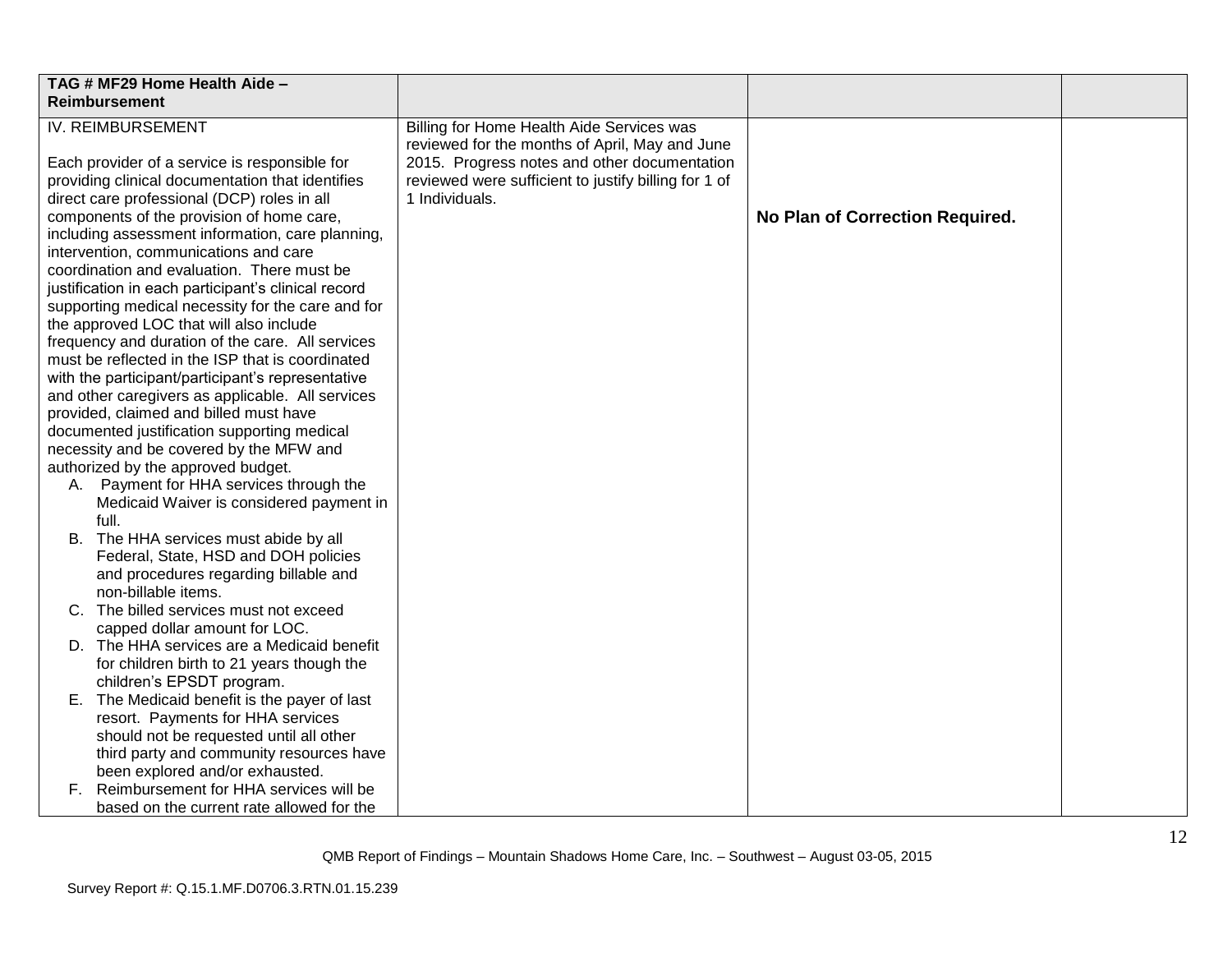|    | service.                                               |  |  |
|----|--------------------------------------------------------|--|--|
|    | G. The HH Agency must follow all current               |  |  |
|    | billing requirements by the HSD and the                |  |  |
|    | DOH for HHA services.                                  |  |  |
|    | H. Providers of service have the                       |  |  |
|    | responsibility to review and assure that               |  |  |
|    | the information of the MAD 046 for their               |  |  |
|    | services is current. If the provider                   |  |  |
|    | identifies an error, they will contact the             |  |  |
|    | CM or a supervisor at the case                         |  |  |
|    | management agency immediately to have                  |  |  |
|    | the error corrected.                                   |  |  |
|    | The HHA may ride in the vehicle with<br>1 <sub>1</sub> |  |  |
|    | the participant for the purpose of                     |  |  |
|    | oversight during transportation. The                   |  |  |
|    | HHA will accompany the participant                     |  |  |
|    | for the purpose of monitoring or                       |  |  |
|    | support during transportation. This                    |  |  |
|    | means the HHA may not operate the                      |  |  |
|    | vehicle for purpose of transporting the                |  |  |
|    | participant.                                           |  |  |
| Ι. | The MFW Program does not consider the                  |  |  |
|    | following to be professional HHA duties                |  |  |
|    | and will not authorize payment for:                    |  |  |
|    | Performing errands for the<br>1.                       |  |  |
|    | participant/participant's representative               |  |  |
|    | or family that is not program specific.                |  |  |
|    | "Friendly visiting", meaning visits with<br>2.         |  |  |
|    | the participant outside of work                        |  |  |
|    | scheduled.                                             |  |  |
|    | Financial brokerage services,<br>3.                    |  |  |
|    | handling of participant finances or                    |  |  |
|    | preparation of legal documents.                        |  |  |
|    | 4. Time spent on paperwork or travel                   |  |  |
|    | that is administrative for the provider.               |  |  |
|    | Transportation of participants.<br>5.                  |  |  |
|    | Pick up and/or delivery of<br>6.                       |  |  |
|    | commodities.<br>Other non-Medicaid reimbursable        |  |  |
|    | 7.                                                     |  |  |
|    | activities.                                            |  |  |
|    |                                                        |  |  |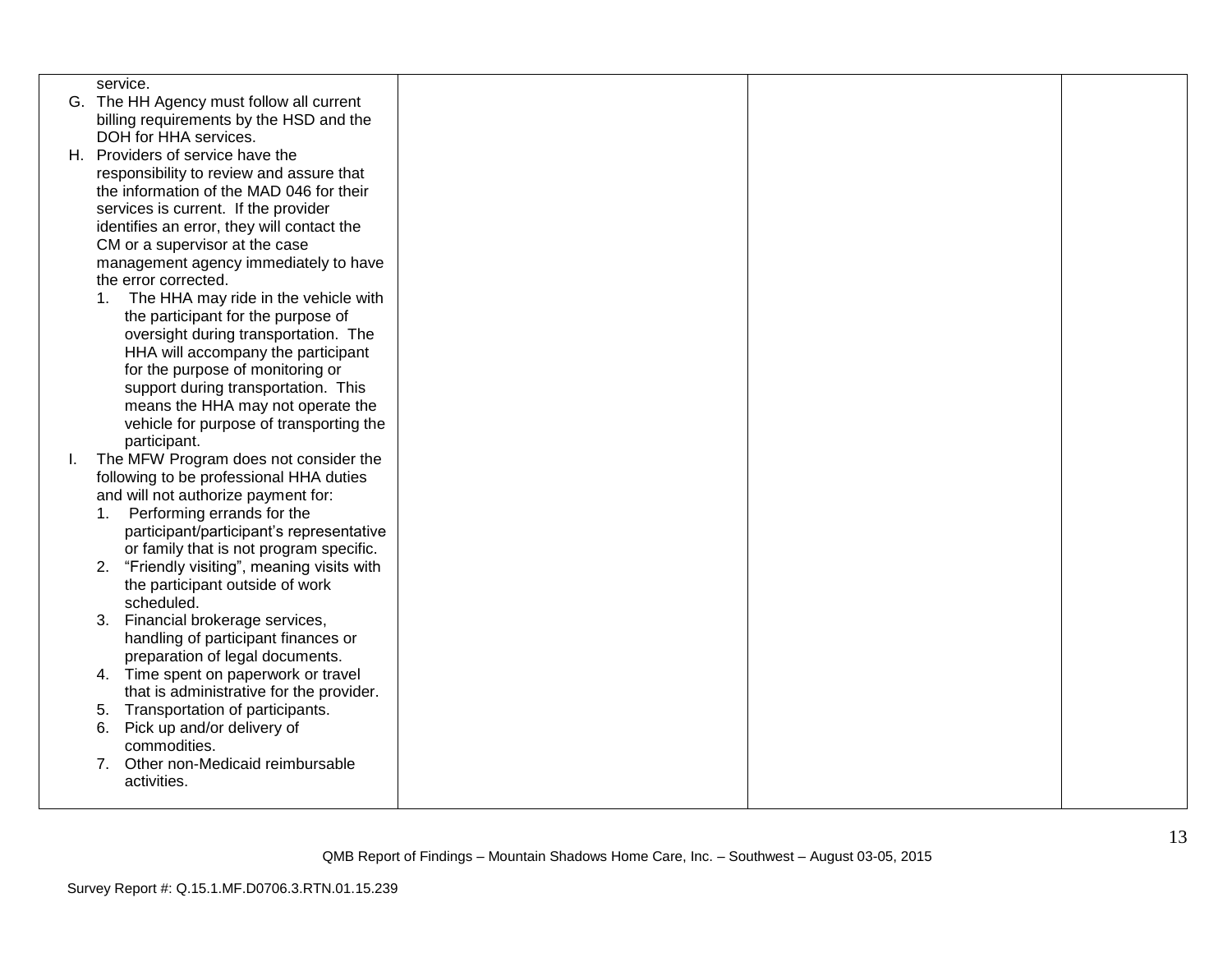|     | TAG # MF53 Respite Care - Reimbursement      |                                                      |                                 |  |
|-----|----------------------------------------------|------------------------------------------------------|---------------------------------|--|
| IV. | <b>REIMBURSEMENT</b>                         | Billing for Respite Services was reviewed for the    |                                 |  |
|     | Each provider agency of a service is         | months of April, May and June 2015. Progress         |                                 |  |
|     | responsible for developing clinical          | notes and other documentation reviewed were          |                                 |  |
|     | documentation that identifies the direct     | sufficient to justify billing for 4 of 4 Individuals |                                 |  |
|     | support professionals' role in all           |                                                      |                                 |  |
|     | components of the provision of home          |                                                      |                                 |  |
|     | care, including assessment information,      |                                                      | No Plan of Correction Required. |  |
|     | care planning, intervention,                 |                                                      |                                 |  |
|     | communications and care coordination         |                                                      |                                 |  |
|     | and evaluation. There must be                |                                                      |                                 |  |
|     | justification in each participant's clinical |                                                      |                                 |  |
|     | record supporting medical necessity for      |                                                      |                                 |  |
|     | the care and for the approved Level of       |                                                      |                                 |  |
|     | Care that will also include frequency and    |                                                      |                                 |  |
|     | duration of the care. All services must      |                                                      |                                 |  |
|     | be reflected in the ISP that is              |                                                      |                                 |  |
|     | coordinated with the                         |                                                      |                                 |  |
|     | participant/participant representative,      |                                                      |                                 |  |
|     | other caregivers as applicable. All          |                                                      |                                 |  |
|     | services provided, claimed, and billed       |                                                      |                                 |  |
|     | must have documentation justification        |                                                      |                                 |  |
|     | supporting medical necessity and be          |                                                      |                                 |  |
|     | covered by the MFW and authorized by         |                                                      |                                 |  |
|     | the approved budget.                         |                                                      |                                 |  |
|     | A. Payment for respite services              |                                                      |                                 |  |
|     | through the MFW is considered                |                                                      |                                 |  |
|     | payment in full.                             |                                                      |                                 |  |
|     | B. The respite services must abide by        |                                                      |                                 |  |
|     | all Federal, State and Human                 |                                                      |                                 |  |
|     | Services Department (HSD) and                |                                                      |                                 |  |
|     | DOH policies and procedures                  |                                                      |                                 |  |
|     | regarding billable and non-billable          |                                                      |                                 |  |
|     | items.                                       |                                                      |                                 |  |
|     | C. All billed services must not exceed       |                                                      |                                 |  |
|     | the capped dollar amount for respite         |                                                      |                                 |  |
|     | services.                                    |                                                      |                                 |  |
|     | D. Reimbursement for respite services        |                                                      |                                 |  |
|     | will be based on the current rate            |                                                      |                                 |  |
|     | allowed for the services.                    |                                                      |                                 |  |
|     | E. The agency must follow all current        |                                                      |                                 |  |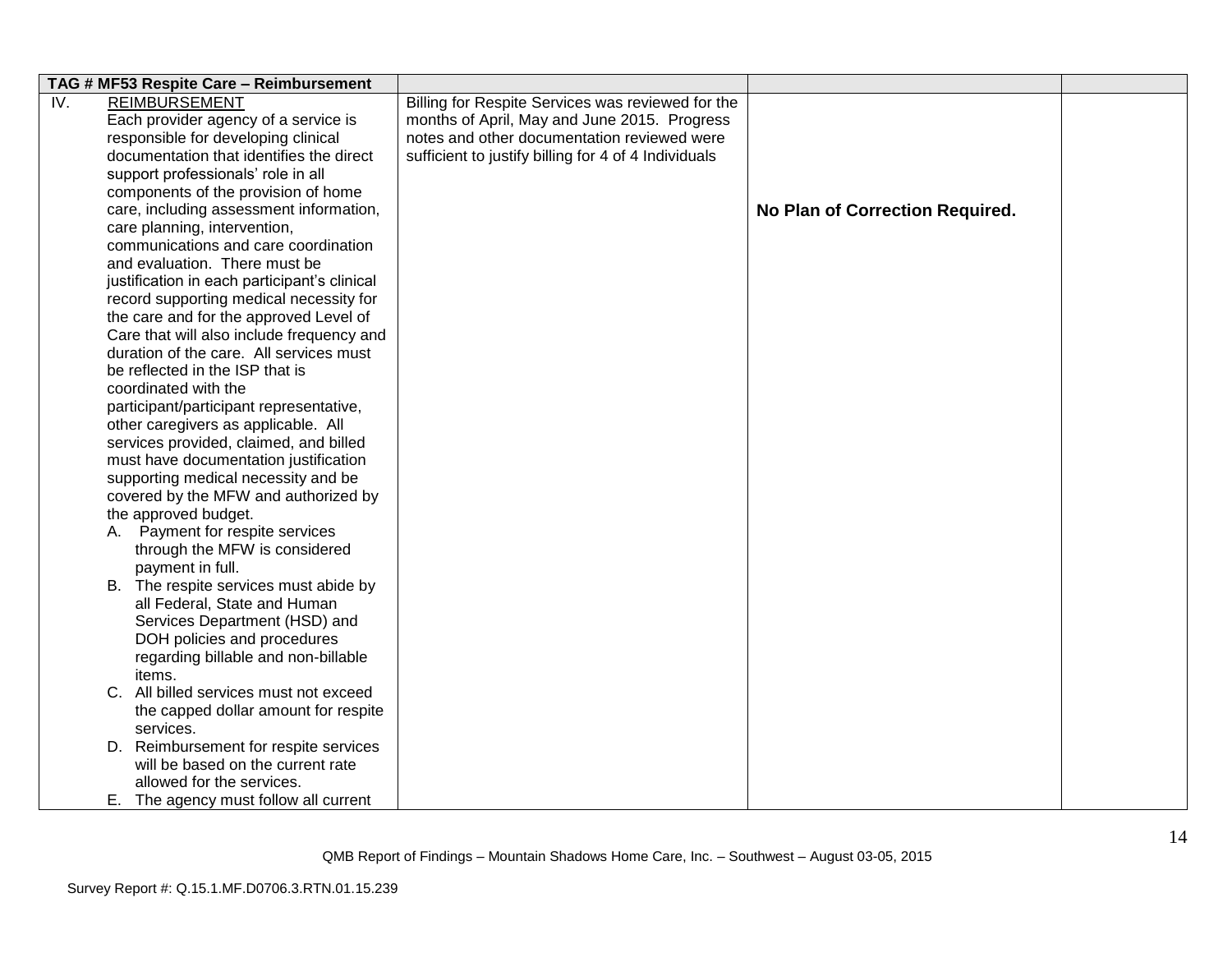| billing requirements by the HSD and |  |  |
|-------------------------------------|--|--|
| DOH for respite services.           |  |  |
|                                     |  |  |
| F. Service providers have the       |  |  |
| responsibility to review and assure |  |  |
|                                     |  |  |
| that the information on the MAS 046 |  |  |
| form is current. If the provider    |  |  |
|                                     |  |  |
| identifies an error, he/she will    |  |  |
|                                     |  |  |
| contact the CM or a supervisor at   |  |  |
| the case management agency          |  |  |
| immediately to have the error       |  |  |
|                                     |  |  |
| corrected.                          |  |  |
|                                     |  |  |
|                                     |  |  |
|                                     |  |  |
|                                     |  |  |
|                                     |  |  |
|                                     |  |  |
|                                     |  |  |
|                                     |  |  |
|                                     |  |  |
|                                     |  |  |
|                                     |  |  |
|                                     |  |  |
|                                     |  |  |
|                                     |  |  |
|                                     |  |  |
|                                     |  |  |
|                                     |  |  |
|                                     |  |  |
|                                     |  |  |
|                                     |  |  |
|                                     |  |  |
|                                     |  |  |
|                                     |  |  |
|                                     |  |  |
|                                     |  |  |
|                                     |  |  |
|                                     |  |  |
|                                     |  |  |
|                                     |  |  |
|                                     |  |  |
|                                     |  |  |
|                                     |  |  |
|                                     |  |  |
|                                     |  |  |
|                                     |  |  |
|                                     |  |  |
|                                     |  |  |
|                                     |  |  |
|                                     |  |  |
|                                     |  |  |
|                                     |  |  |
|                                     |  |  |
|                                     |  |  |
|                                     |  |  |
|                                     |  |  |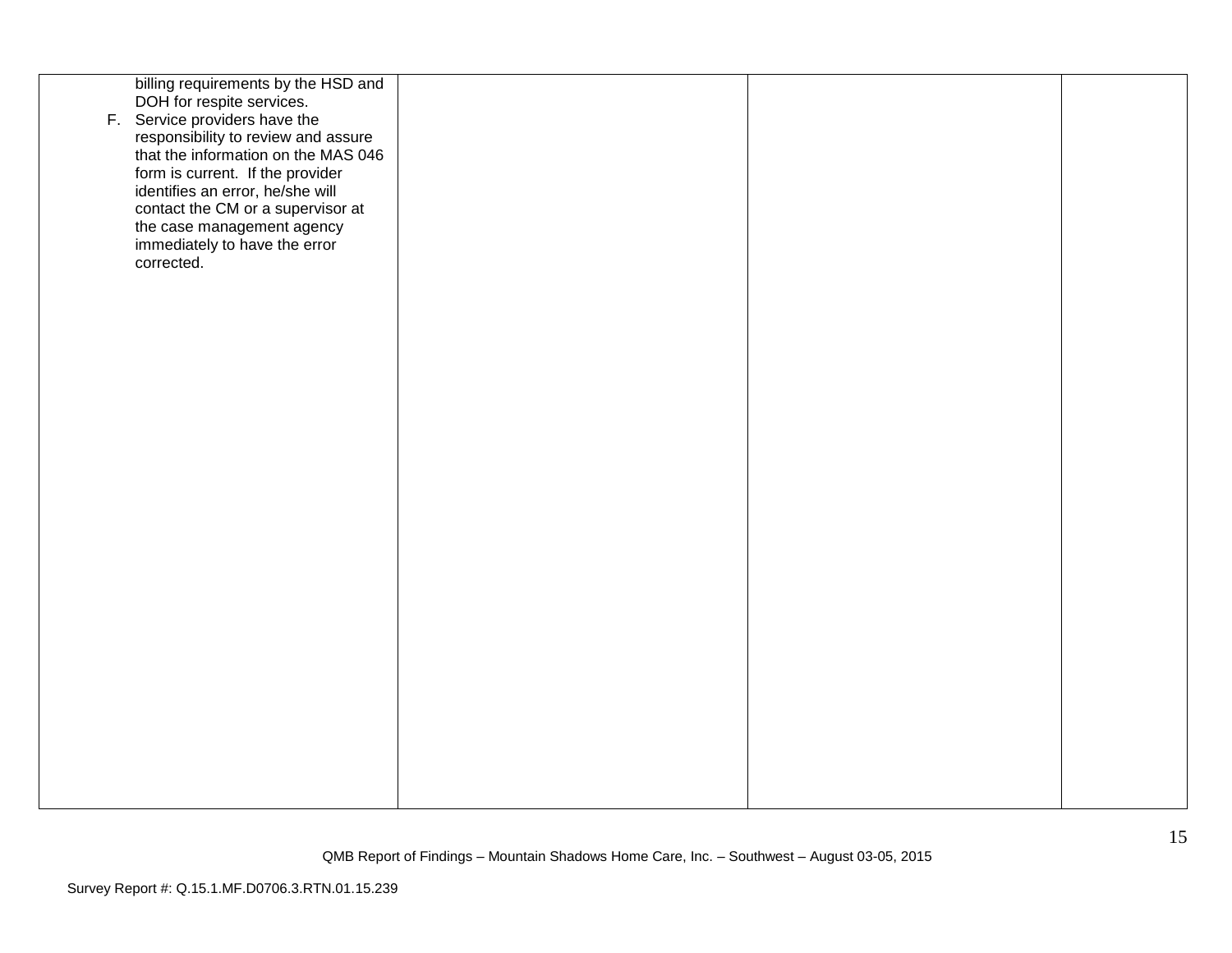| Tag # 1A26 (CoP) COR / EAR                          |                                                 |                                                    |  |
|-----------------------------------------------------|-------------------------------------------------|----------------------------------------------------|--|
| <b>NMAC 7.1.12.8</b>                                | Based on record review, the Agency failed to    | <b>Provider:</b>                                   |  |
| <b>REGISTRY ESTABLISHED; PROVIDER</b>               | maintain documentation in the employee's        | State your Plan of Correction for the              |  |
| <b>INQUIRY REQUIRED:</b> Upon the effective date of | personnel records that evidenced inquiry to the | deficiencies cited in this tag here: $\rightarrow$ |  |
| this rule, the department has established and       | Employee Abuse Registry prior to employment     |                                                    |  |
| maintains an accurate and complete electronic       | for 1 of 4 Agency Personnel.                    |                                                    |  |
| registry that contains the name, date of birth,     |                                                 |                                                    |  |
| address, social security number, and other          | The following Agency Personnel record           |                                                    |  |
| appropriate identifying information of all persons  | contained evidence that indicated the Employee  |                                                    |  |
| who, while employed by a provider, have been        | Abuse Registry check was completed after hire:  |                                                    |  |
| determined by the department, as a result of an     |                                                 |                                                    |  |
| investigation of a complaint, to have engaged in a  |                                                 |                                                    |  |
| substantiated registry-referred incident of abuse,  | <b>Home Health Aide:</b>                        |                                                    |  |
| neglect or exploitation of a person receiving care  |                                                 |                                                    |  |
| or services from a provider. Additions and          | • #50 - Date of hire 6/20/2009, completed       |                                                    |  |
| updates to the registry shall be posted no later    | 2/02/2010.                                      | <b>Provider:</b>                                   |  |
| than two (2) business days following receipt.       |                                                 | <b>Enter your ongoing Quality</b>                  |  |
| Only department staff designated by the             |                                                 | <b>Assurance/Quality Improvement</b>               |  |
| custodian may access, maintain and update the       |                                                 | processes as it related to this tag number         |  |
| data in the registry.                               |                                                 | here: $\rightarrow$                                |  |
| Provider requirement to inquire of<br>А.            |                                                 |                                                    |  |
| registry. A provider, prior to employing or         |                                                 |                                                    |  |
| contracting with an employee, shall inquire of the  |                                                 |                                                    |  |
| registry whether the individual under               |                                                 |                                                    |  |
| consideration for employment or contracting is      |                                                 |                                                    |  |
| listed on the registry.                             |                                                 |                                                    |  |
| Prohibited employment. A provider<br>В.             |                                                 |                                                    |  |
| may not employ or contract with an individual to    |                                                 |                                                    |  |
| be an employee if the individual is listed on the   |                                                 |                                                    |  |
| registry as having a substantiated registry-        |                                                 |                                                    |  |
| referred incident of abuse, neglect or exploitation |                                                 |                                                    |  |
| of a person receiving care or services from a       |                                                 |                                                    |  |
| provider.                                           |                                                 |                                                    |  |
| Documentation of inquiry to registry.<br>D.         |                                                 |                                                    |  |
| The provider shall maintain documentation in the    |                                                 |                                                    |  |
| employee's personnel or employment records          |                                                 |                                                    |  |
| that evidences the fact that the provider made an   |                                                 |                                                    |  |
| inquiry to the registry concerning that employee    |                                                 |                                                    |  |
| prior to employment. Such documentation must        |                                                 |                                                    |  |
| include evidence, based on the response to such     |                                                 |                                                    |  |
| inquiry received from the custodian by the          |                                                 |                                                    |  |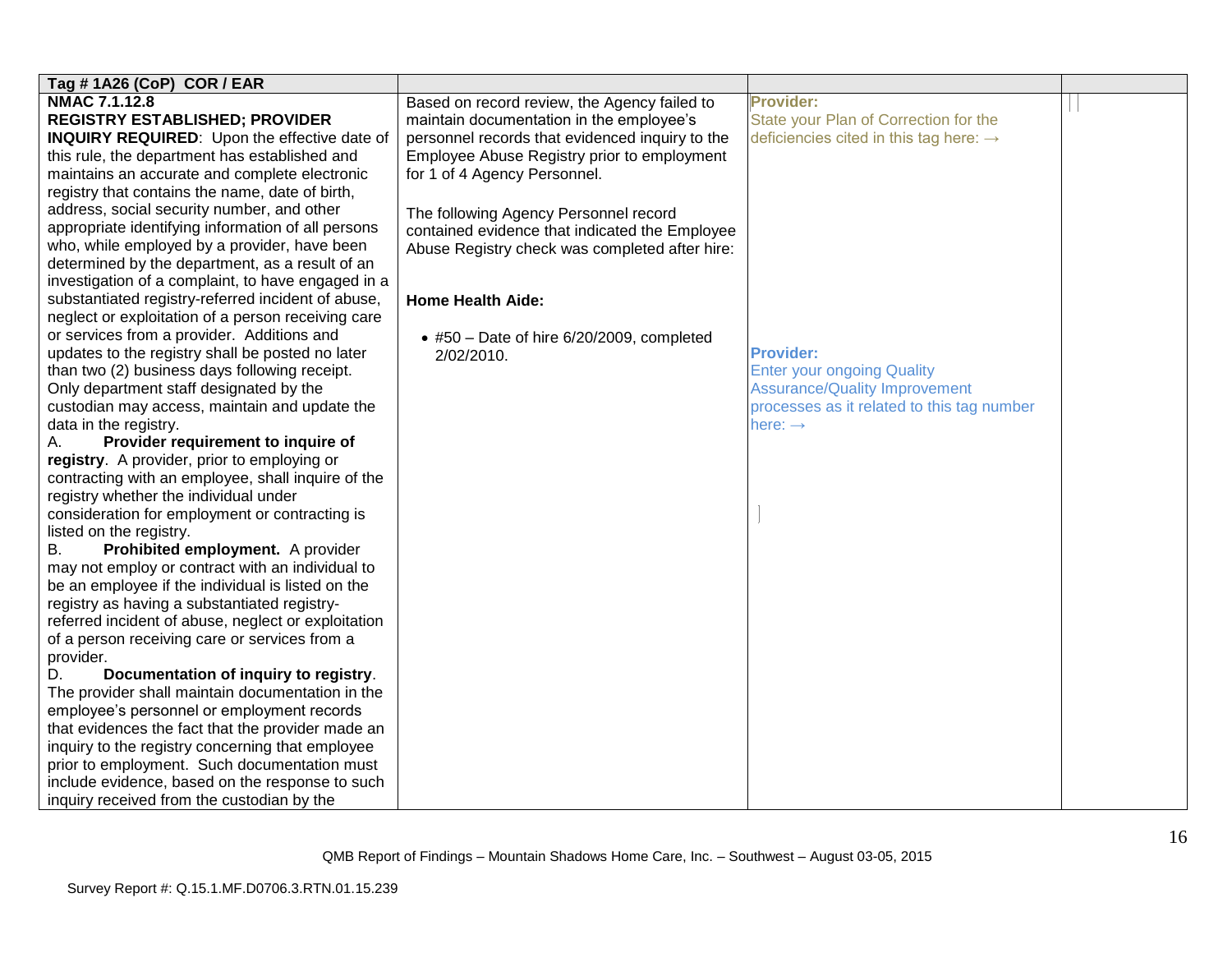| provider, that the employee was not listed on the<br>registry as having a substantiated registry-<br>referred incident of abuse, neglect or exploitation.<br>Documentation for other staff. With<br>Е.<br>respect to all employed or contracted individuals<br>providing direct care who are licensed health<br>care professionals or certified nurse aides, the<br>provider shall maintain documentation reflecting<br>the individual's current licensure as a health care<br>professional or current certification as a nurse<br>aide.<br><b>Chapter 1.IV.</b> General Provider Requirements.<br>D. Criminal History Screening: All personnel<br>shall be screened by the Provider Agency in<br>regard to the employee's qualifications,<br>references, and employment history, prior to<br>employment. All Provider Agencies shall comply<br>with the Criminal Records Screening for<br>Caregivers 7.1.12 NMAC and Employee Abuse<br>Registry 7.1.12 NMAC as required by the |  |  |
|---------------------------------------------------------------------------------------------------------------------------------------------------------------------------------------------------------------------------------------------------------------------------------------------------------------------------------------------------------------------------------------------------------------------------------------------------------------------------------------------------------------------------------------------------------------------------------------------------------------------------------------------------------------------------------------------------------------------------------------------------------------------------------------------------------------------------------------------------------------------------------------------------------------------------------------------------------------------------------|--|--|
| Department of Health, Division of Health<br>Improvement.                                                                                                                                                                                                                                                                                                                                                                                                                                                                                                                                                                                                                                                                                                                                                                                                                                                                                                                        |  |  |
|                                                                                                                                                                                                                                                                                                                                                                                                                                                                                                                                                                                                                                                                                                                                                                                                                                                                                                                                                                                 |  |  |